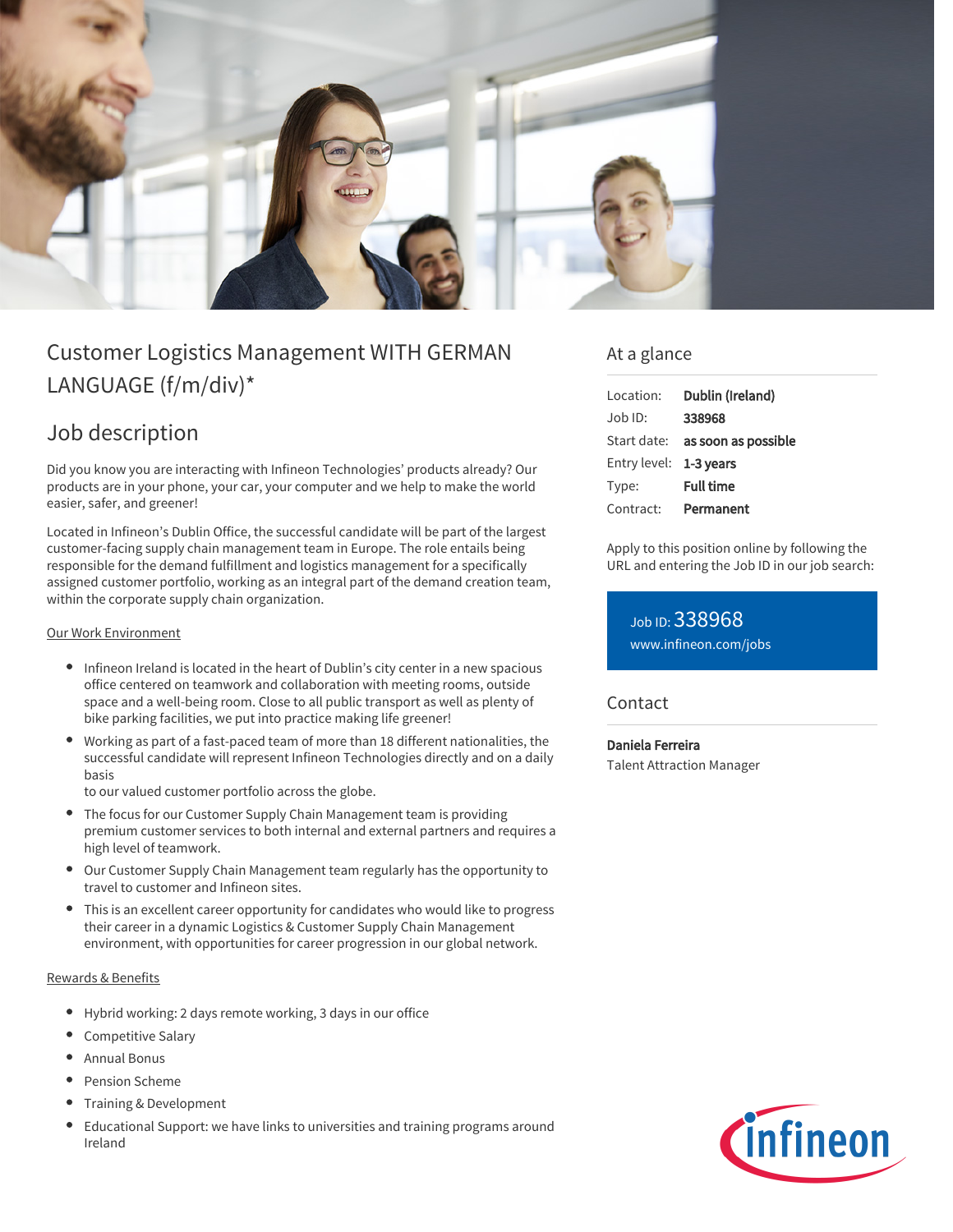- Monthly Commuter Ticket or Annual Allowance
- Company Sick Leave scheme
- Medical & Dental Insurance or Annual Allowance
- Sports & Social Club supporting charity fundraising events and extra-curricular activities

## Profile

You think analytically and result-oriented, have a structured and self-driven working style and a strong customer orientation. You demonstrate high-quality standards for yourself and other people and generate value with your ideas and solutions. You are able to quickly establish successful cooperation within the team and with everyone with whom you interact.

#### You are best equipped for this task if you have:

- 3rd level qualification in a business or related discipline;
- **Supply Chain/Operations** emphasis preferred or proven 1 to 3 years success & experience in Supply Chain Management and/or Customer Related environment;
- Fluency in English and German;
- Proficiency with Microsoft Office applications;
- Knowledge of SAP ERP applications and CRM system as an advantage;
- Excellent communication skills, both written and verbal in the required languages;
- Ability to work effectively in a team environment and to work with employees at all levels of the organization;
- Ability to adapt quickly, working in a dynamic business environment;
- Customer-focused skills and strong customer orientation;  $\bullet$
- **•** Excellent relationship-building skills;
- $\bullet$ Results-driven and solutions-oriented skills;
- A Zero Defect mindse t:
- Strong problem-solving ability;
- Proactive work approach with a sense of urgency and attention to detail at all times.

## Benefits

• Dublin: Coaching, mentoring networking possibilities ; Wide range of training offers & planning of career development; Different career paths: Technical Ladder, Management & Individual Contributor; Flexible working conditions; Medical coverage; Health promotion programs; On-site Kitchen available ; Company Sick Paid Leave Scheme; Company Pension Scheme ; Annual Success Bonus Scheme; Monthly Commuter Ticket fully expensed by Company ; Accessibility, access for wheelchairs

### Why Us

### Part of your life. Part of tomorrow.

We make life easier, safer and greener – with technology that achieves more, consumes less and is accessible to everyone. Microelectronics from Infineon is the key to a better future. Efficient use of energy, environmentally-friendly mobility and security in a connected world – we solve some of the most critical challenges that our society faces while taking a conscientious approach to the use of natural resources.